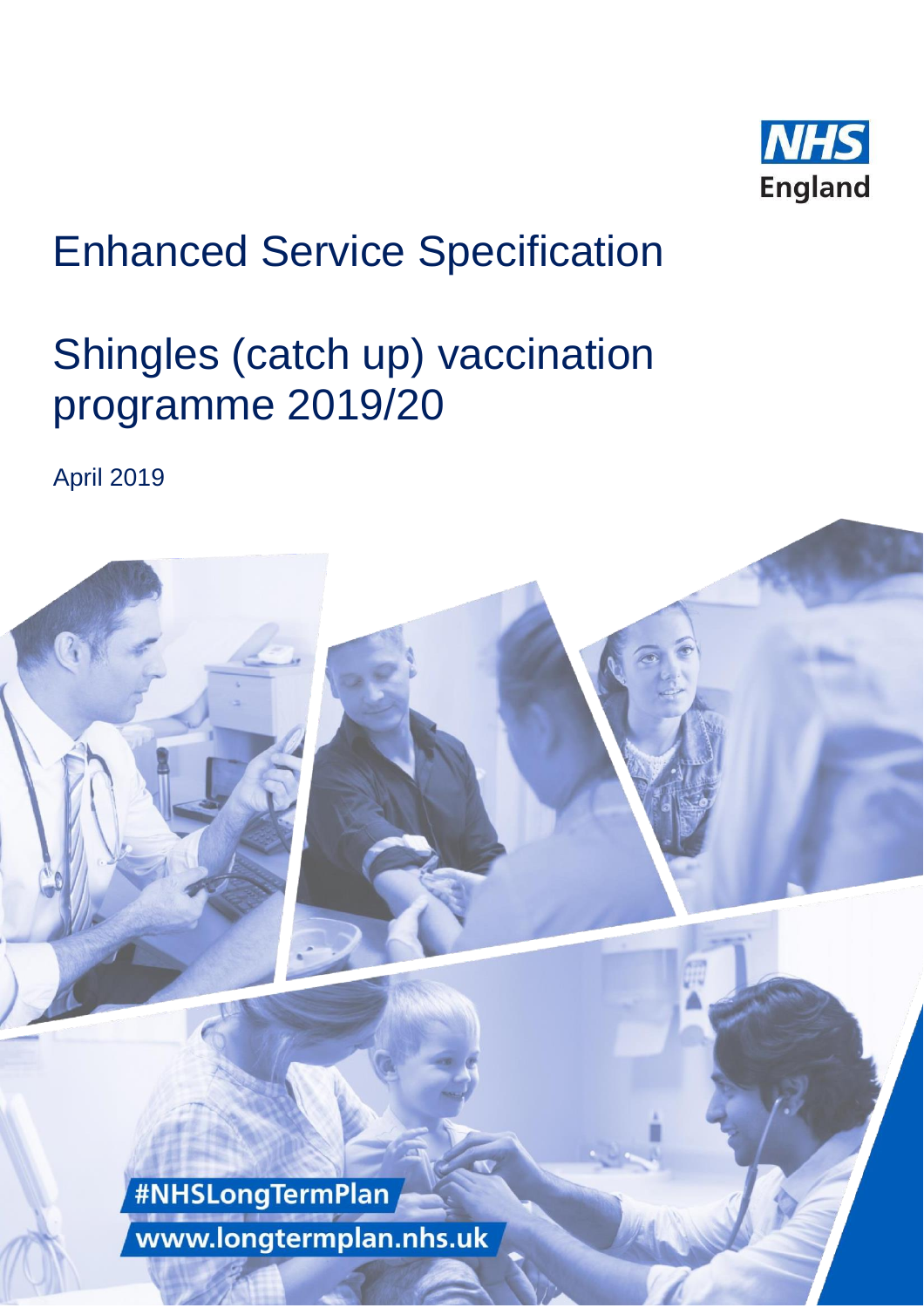#### **NHS England INFORMATION READER BOX**

| <b>Directorate</b><br>L |
|-------------------------|
| Medical<br>Nursing      |
|                         |

Finance

Operations and Information Specialised Commissioning Trans. & Corp. Ops. **Strategy & Innovation** 

| <b>Publishing Approval Reference:</b><br>000420 |                                                                                                                                                                                                                                                                                                                                                                                                                                                                                                                                   |  |
|-------------------------------------------------|-----------------------------------------------------------------------------------------------------------------------------------------------------------------------------------------------------------------------------------------------------------------------------------------------------------------------------------------------------------------------------------------------------------------------------------------------------------------------------------------------------------------------------------|--|
| <b>Document Purpose</b>                         | Resources                                                                                                                                                                                                                                                                                                                                                                                                                                                                                                                         |  |
| <b>Document Name</b>                            | Enhanced Service Specification Shingles (catch-up) Vaccination<br>Pogramme 2019/20                                                                                                                                                                                                                                                                                                                                                                                                                                                |  |
| Author                                          | <b>NHS England</b>                                                                                                                                                                                                                                                                                                                                                                                                                                                                                                                |  |
| <b>Publication Date</b>                         | 29 March 2019                                                                                                                                                                                                                                                                                                                                                                                                                                                                                                                     |  |
| <b>Target Audience</b>                          | NHS England Regional Directors, NHS England Directors of<br>Commissioning Operations, GPs                                                                                                                                                                                                                                                                                                                                                                                                                                         |  |
| <b>Additional Circulation</b><br>List           | CCG Clinical Leaders, CCG Accountable Officers, Communications<br>Leads                                                                                                                                                                                                                                                                                                                                                                                                                                                           |  |
| <b>Description</b>                              | All GMS practices are expected to provide essential and those additional<br>services they are contracted to provide to all their patients. This<br>Enhanced Service (ES) specification outlines more specialised services<br>to be provided. The specification of this service is designed to cover the<br>enhances aspects of clinical care. No part of the specification by<br>commission, ommission or implication defines or redefines essential or<br>additional services. This Enhanced Service is directed at GP practices |  |
| <b>Cross Reference</b>                          | NA.                                                                                                                                                                                                                                                                                                                                                                                                                                                                                                                               |  |
| <b>Superseded Docs</b><br>(if applicable)       | NA.                                                                                                                                                                                                                                                                                                                                                                                                                                                                                                                               |  |
| <b>Action Required</b>                          | <b>NA</b>                                                                                                                                                                                                                                                                                                                                                                                                                                                                                                                         |  |
| <b>Timing / Deadlines</b><br>(if applicable)    | <b>NA</b>                                                                                                                                                                                                                                                                                                                                                                                                                                                                                                                         |  |
| <b>Contact Details for</b>                      | <b>NHS England</b>                                                                                                                                                                                                                                                                                                                                                                                                                                                                                                                |  |
| further information                             | <b>GP Contracts Team</b>                                                                                                                                                                                                                                                                                                                                                                                                                                                                                                          |  |
|                                                 | <b>Quarry House</b>                                                                                                                                                                                                                                                                                                                                                                                                                                                                                                               |  |
|                                                 | Quarry Hill                                                                                                                                                                                                                                                                                                                                                                                                                                                                                                                       |  |
|                                                 | Leeds                                                                                                                                                                                                                                                                                                                                                                                                                                                                                                                             |  |
|                                                 | LS2 7UE                                                                                                                                                                                                                                                                                                                                                                                                                                                                                                                           |  |
|                                                 | england.gpcontracts@nhs.net                                                                                                                                                                                                                                                                                                                                                                                                                                                                                                       |  |

#### **Document Status**

This is a controlled document. Whilst this document may be printed, the electronic version posted on the website is the controlled copy. Any printed copies of this document are not controlled. As a controlled document, this document should not be saved onto local or network drives but should always be accessed from the website.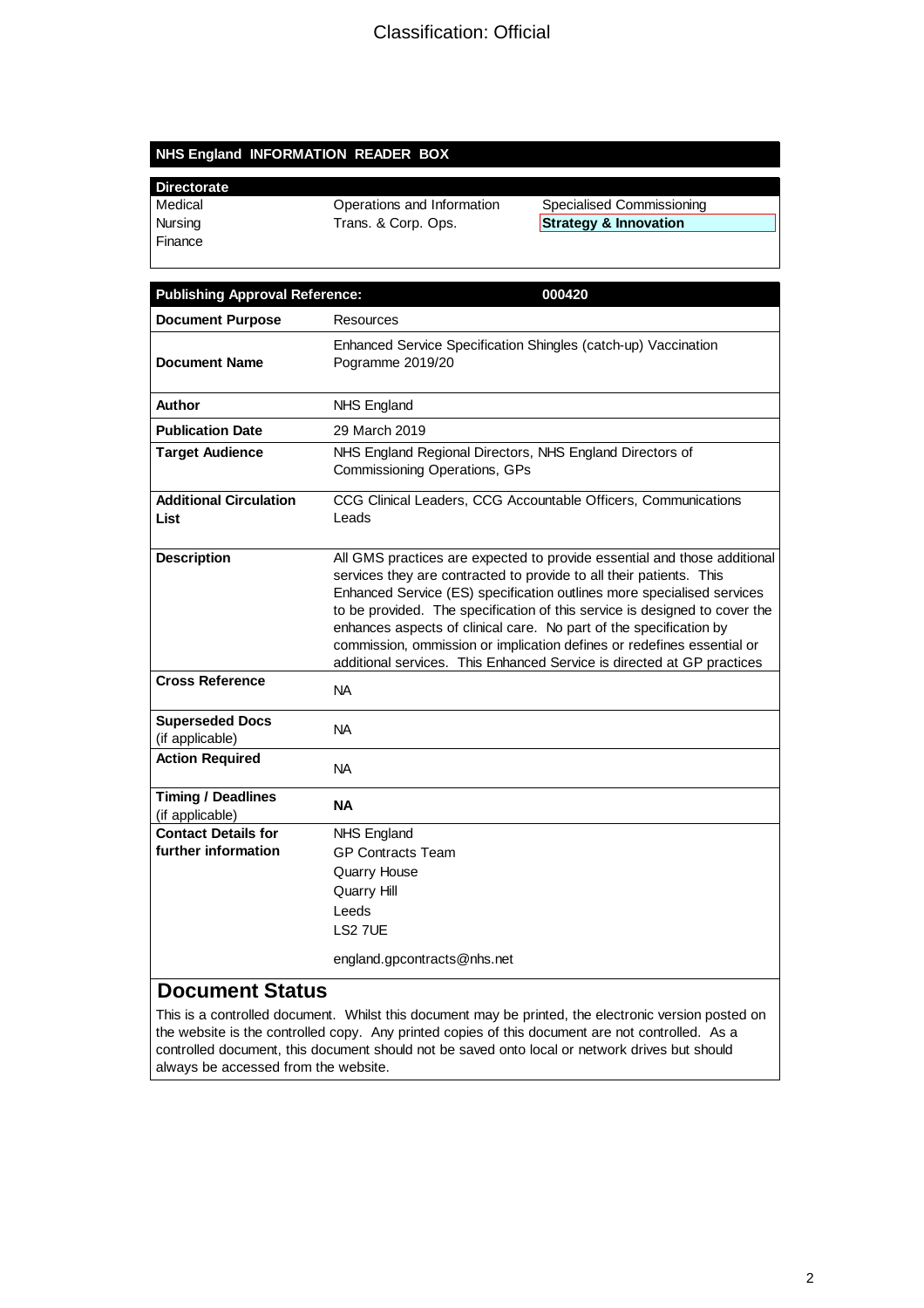### **Enhanced Service Specification**

#### **Shingles (catch-up) vaccination programme**

Version number: 1

First published: 29/03/2019

Prepared by: NHS England

Classification: Official

Gateway publication reference: 000420

#### **Equalities and health inequalities statement**

"Promoting equality and addressing health inequalities are at the heart of NHS England's values. Throughout the development of the policies and processes cited in this document, we have:

- given due regard to the need to eliminate discrimination, harassment and victimisation, to advance equality of opportunity, and to foster good relations between people who share a relevant protected characteristic (as cited under the Equality Act 2010) and those who do not share it;
- given regard to the need to reduce inequalities between patients in access to, and outcomes from, healthcare services and in securing that services are provided in an integrated way where this might reduce health inequalities."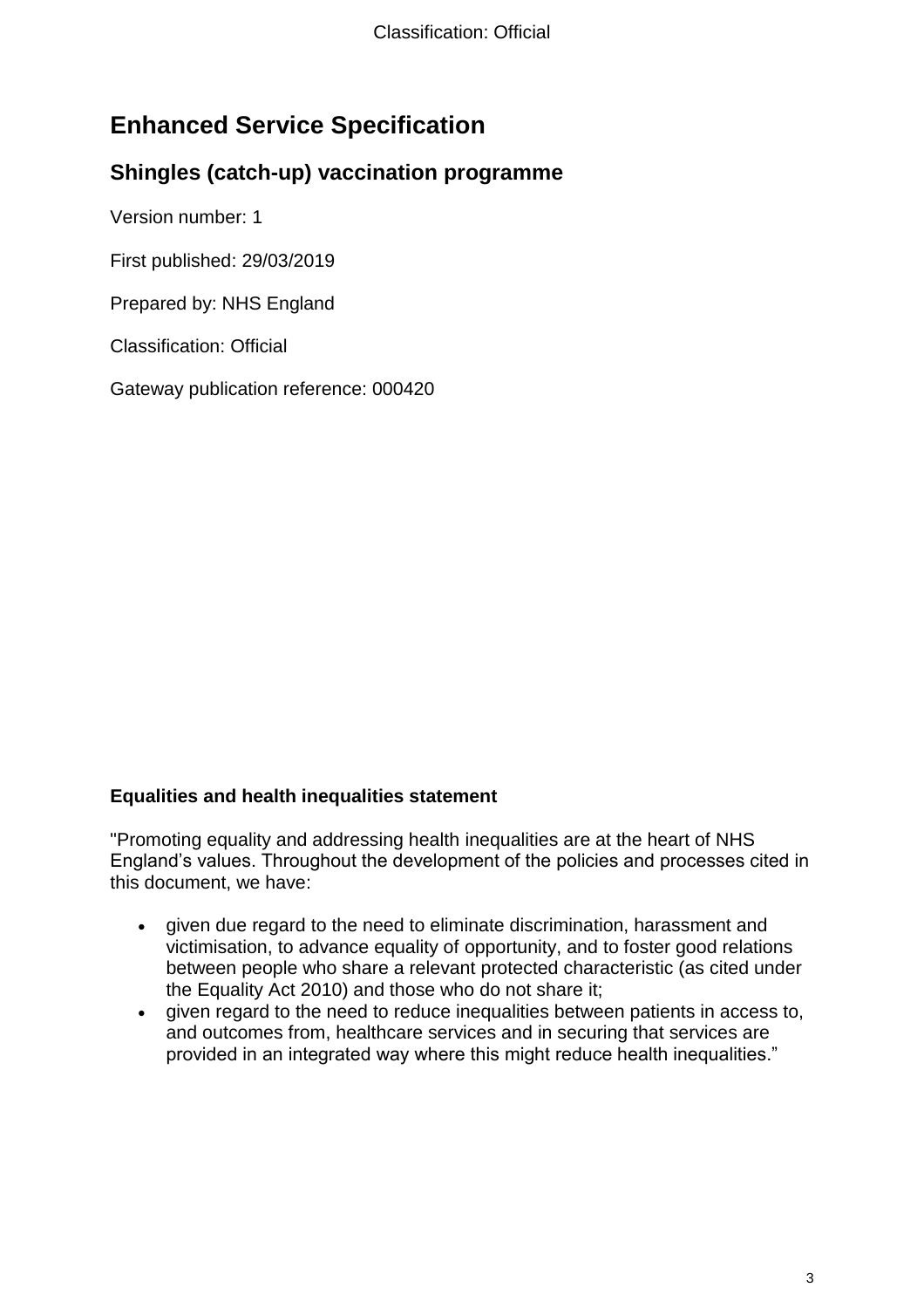## **Contents**

 [Annex: Administrative provisions relating to payments…](#page-11-0)………….……... 12

**Please be aware that all aspects of this service specification outline the requirements for this programme. As such, commissioners and practices should ensure they have read and understood all sections of this document as part of the implementation of this programme.** 

**Practices are advised that to ensure they receive payment, particular attention should be paid to the payment and validation terms. Practices will need to ensure they understand and use the designated clinical codes as required to ensure payment.**

<span id="page-3-0"></span>**Other formats of this document are available on request. Please send your request to: [england.gpcontracts@nhs.net](mailto:england.gpcontracts@nhs.net)**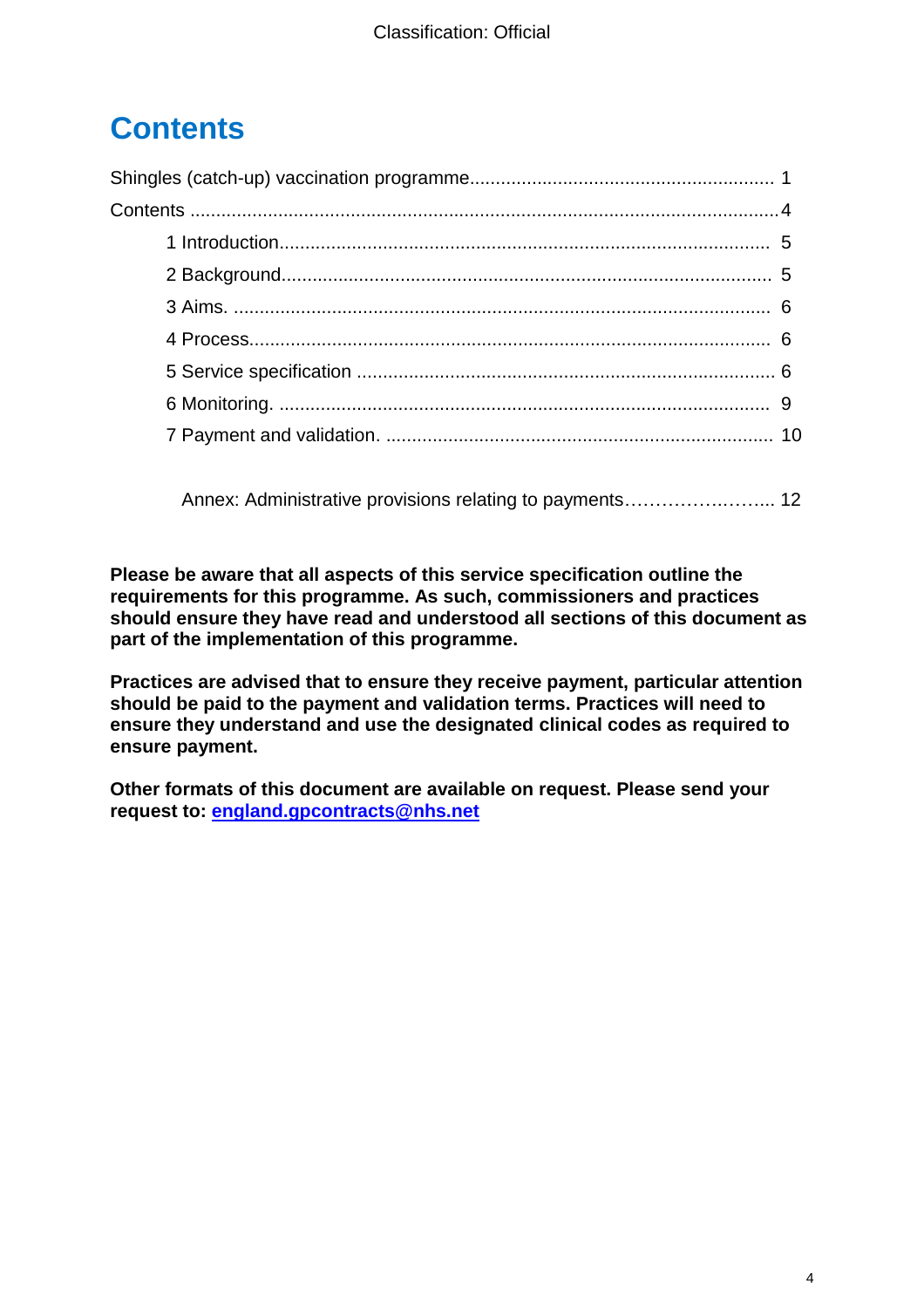### **1 Introduction**

- 1.1 All GP practices must provide essential and those additional services they are contracted to provide to all their patients. This enhanced service (ES) specification outlines more specialised services to be provided. The specification of this service is designed to cover the enhanced aspects of clinical care, all of which are beyond the scope of essential services. No part of the specification by commission, omission or implication defines or redefines essential or additional services.
- 1.2 This ES<sup>1</sup> is directed at GP practices<sup>2</sup> delivering vaccination and immunisation services in England.
- 1.3 This ES is agreed between NHS England and the British Medical Association (BMA) General Practitioners Committee (GPC).

#### <span id="page-4-0"></span>**2 Background**

l

- 2.1 In March 2010, the Joint Committee on Vaccination and Immunisation (JCVI) recommended that routine shingles (herpes zoster) vaccination should be added to the adult programme for patients aged 70 to 79. In the first year of the programme (2013/14), shingles vaccination was offered routinely for patients aged 70 with a single catch-up cohort, targeting patients aged 79 on 1 September 2013. In the second year of the programme, the catch-up programme was extended offering a single dose of shingles vaccine to patients aged 78 and 79 on 1 September 2014.
- 2.2 This programme is for the vaccination of patients from their 78<sup>th</sup> birth day at the time of vaccination. Patients eligible for vaccination under this programme since it was introduced, remain eligible for vaccination until their 80<sup>th</sup> birthday.
- 2.3 Eligible patients can be opportunistically immunised at any point in the year. One single vaccination offers protection against shingles.

 $<sup>1</sup>$  Section 7a functions are described as 'reserved functions' which are not covered by the 'enhanced</sup> services delegated to CCG' category in the delegation agreement. NHS England remains responsible and accountable for the discharge of all the Section 7a functions. As this vaccination is defined as a Section 7a function, this agreement cannot be changed or varied locally.

<sup>&</sup>lt;sup>2</sup> Reference to 'GP practice' in this specification refers to a provider of essential primary medical services to a registered list of patients under a GMS, PMS and APMS contract.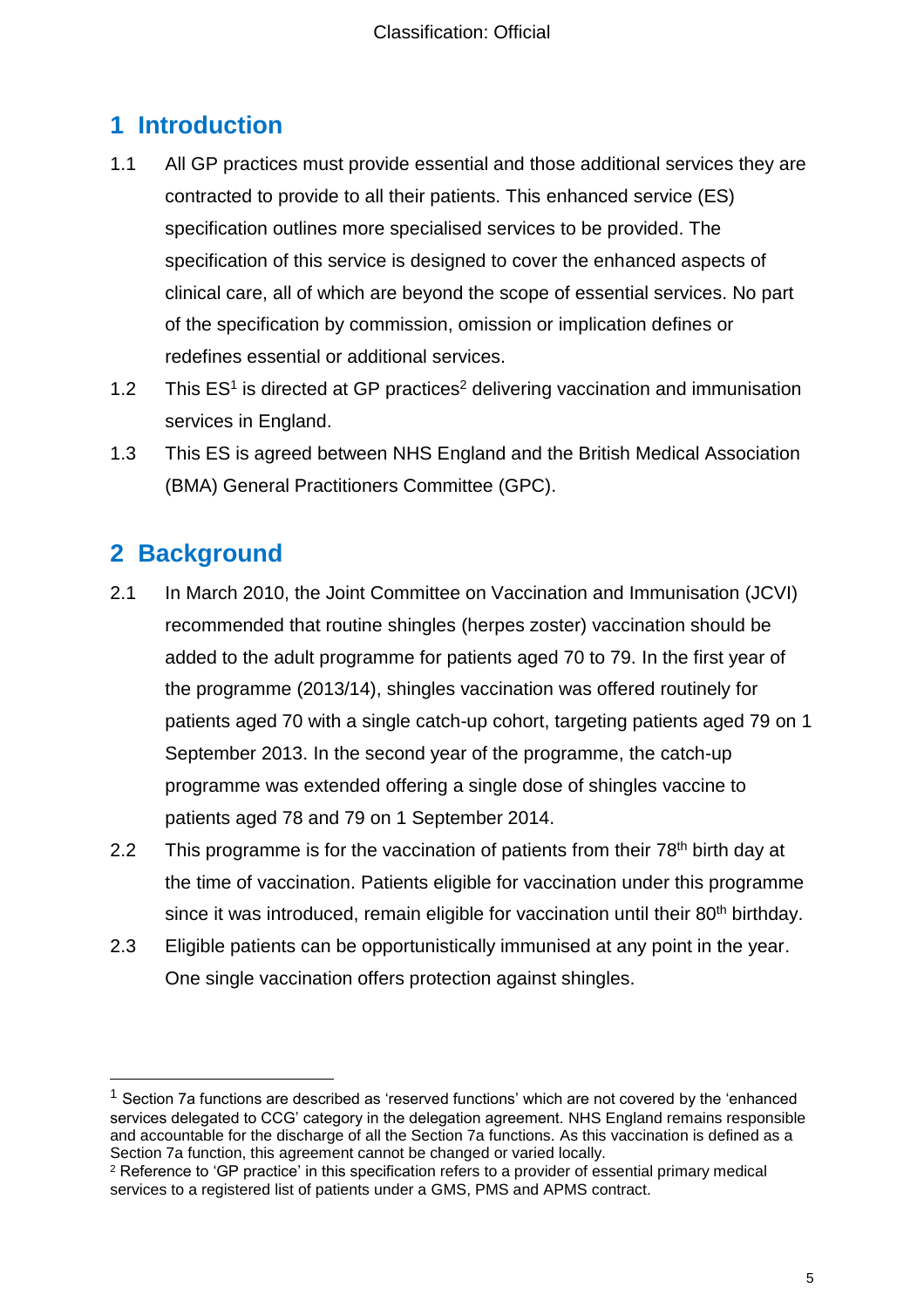2.4 Further details on the background, dosage, timings and administration of the vaccination can be found in the Green Book<sup>3</sup>.

## <span id="page-5-0"></span>**3 Aims**

3.1 The aim of this ES is to support commissioners in commissioning shingles vaccination from GP practices in order to prevent cases of the disease.

#### <span id="page-5-1"></span>**4 Process**

- 4.1 This ES begins on 1 April 2019 until 31 March 2020.
- 4.2 Commissioners will invite GP practices to participate in this ES before 30 April 2019. Practices who participate in this ES must respond to the commissioners' offer no later than 30 June 2019. The agreement should be recorded in writing with their commissioner.
- 4.3 Payment and activity recording will be managed by the Calculating Quality Reporting Service (CQRS) <sup>4</sup> and participating practices must sign-up to CQRS at the same time they accept the offer to participate in the ES – no later than 30 June 2019 5 .

## <span id="page-5-2"></span>**5 Service specification<sup>6</sup>**

- 5.1 The requirements for GP practices participating in the ES are outlined within this section.
- 5.2 **Provide shingles vaccination** to all eligible patients registered at the GP practice; unless contra-indicated.
	- a. Eligible patients are those who:
		- i. are registered patients; and
		- ii. are aged 78 or 79 but not 80 years at the time of vaccination; or

l <sup>3</sup> Green Book. Chapter 28.a. [https://www.gov.uk/government/collections/immunisation-against](https://www.gov.uk/government/collections/immunisation-against-infectious-disease-the-green-book)[infectious-disease-the-green-book](https://www.gov.uk/government/collections/immunisation-against-infectious-disease-the-green-book)

<sup>4</sup> Further guidance relating to CQRS and GPES will be provided by NHS Digital when services are updated.

<sup>5</sup> Practices will be required to sign-up to CQRS in order for payment to be calculated and processed.

<sup>6</sup> Commissioners and practices should ensure they have read an understood all sections of this document as part of the implementation of this programme and to ensure accurate payment.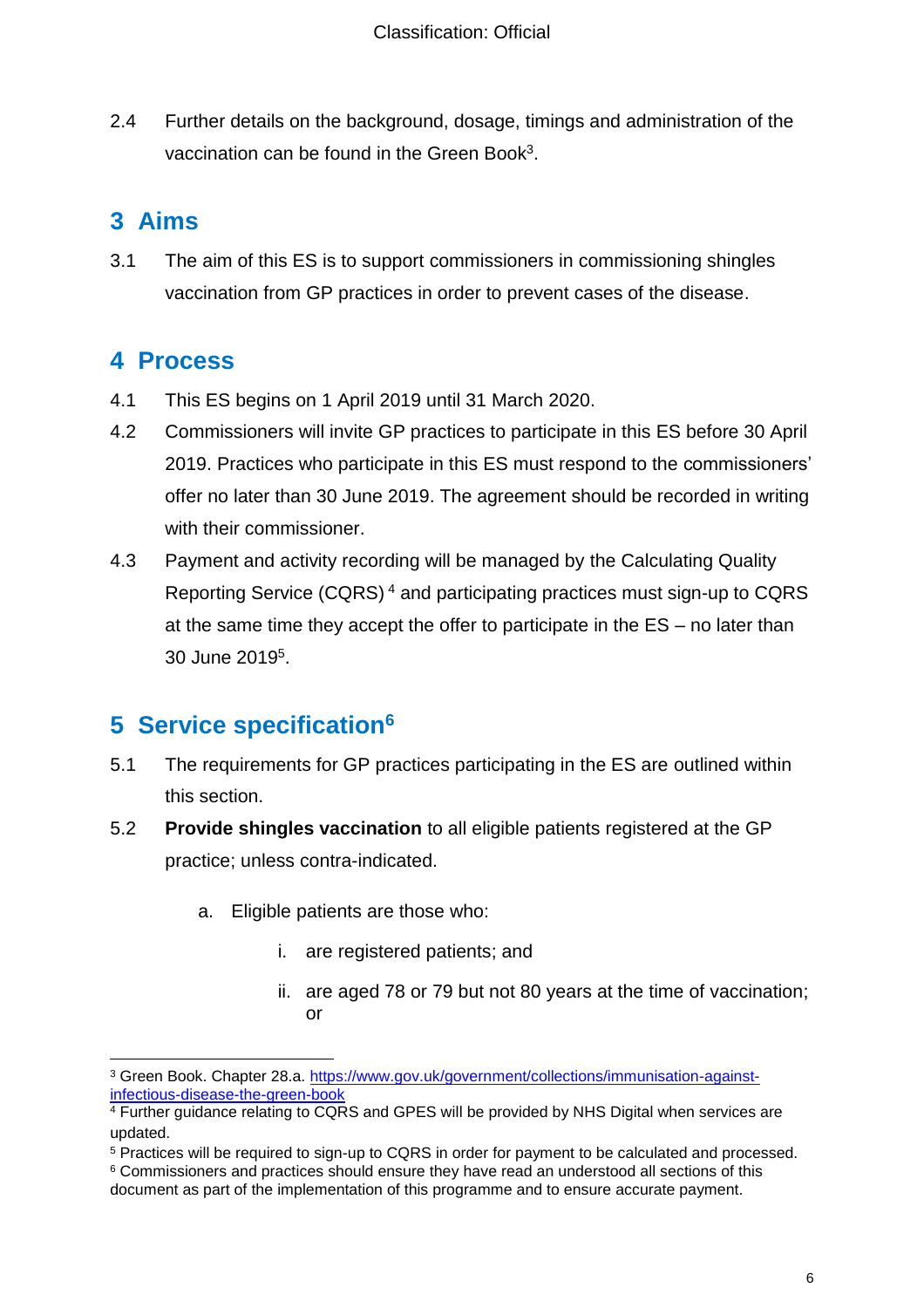- iii. were previously eligible for vaccination under this programme but have not yet been vaccinated and are under 80 years of age (as individuals remain eligible until they turn 80 years; and $^7$
- iv. have not previously had any shingles vaccination.
- b. Patients should be vaccinated on an opportunistic basis, or when they self-present at the GP practice and request vaccination.
- c. Immunisation is contra-indicated where the patient has previously had a confirmed anaphylactic reaction to a previous dose of the vaccine, or to any component of the vaccine<sup>8</sup>.
- d. Vaccination must be delivered during the period of this ES, namely between 1 April 2019 and 31 March 2020.
- e. Vaccination must be with the appropriate vaccine and dosage: practices should ensure that the correct dosage is administered as clinically appropriate.

#### 5.3 **Take all reasonable steps to ensure that the medical records of patients receiving the shingles vaccination are kept up-to-date** with regard to their immunisation status and in particular, include:

- a. any refusal of an offer of immunisation.
- b. where an offer of immunisation was accepted and:
	- i. details of the consent to the immunisation (including persons that have consented on the patient's behalf and that person's relationship to the patient must also be recorded),
	- ii. the batch number, expiry date and title of the vaccine,
	- iii. the date of administration,
	- iv. where two vaccines are administered in close succession the route of administration and the injection site of each vaccine,
	- v. any contra-indication to the vaccination or immunisation,
	- vi. any adverse reactions to the vaccination or immunisation<sup>9</sup>.

#### 5.4 **Ensure that all healthcare professionals who are involved in administering the vaccine have:**

 $\overline{a}$ 

<sup>7</sup> Practices are asked to vaccinate patients eligible in previous years as a priority, as these patients will no longer be eligible when they turn 80 years.

<sup>&</sup>lt;sup>8</sup> See Green Book for full details relating to contra-indications.

<sup>9</sup> This should be reported via the yellow card scheme.<https://yellowcard.mhra.gov.uk/>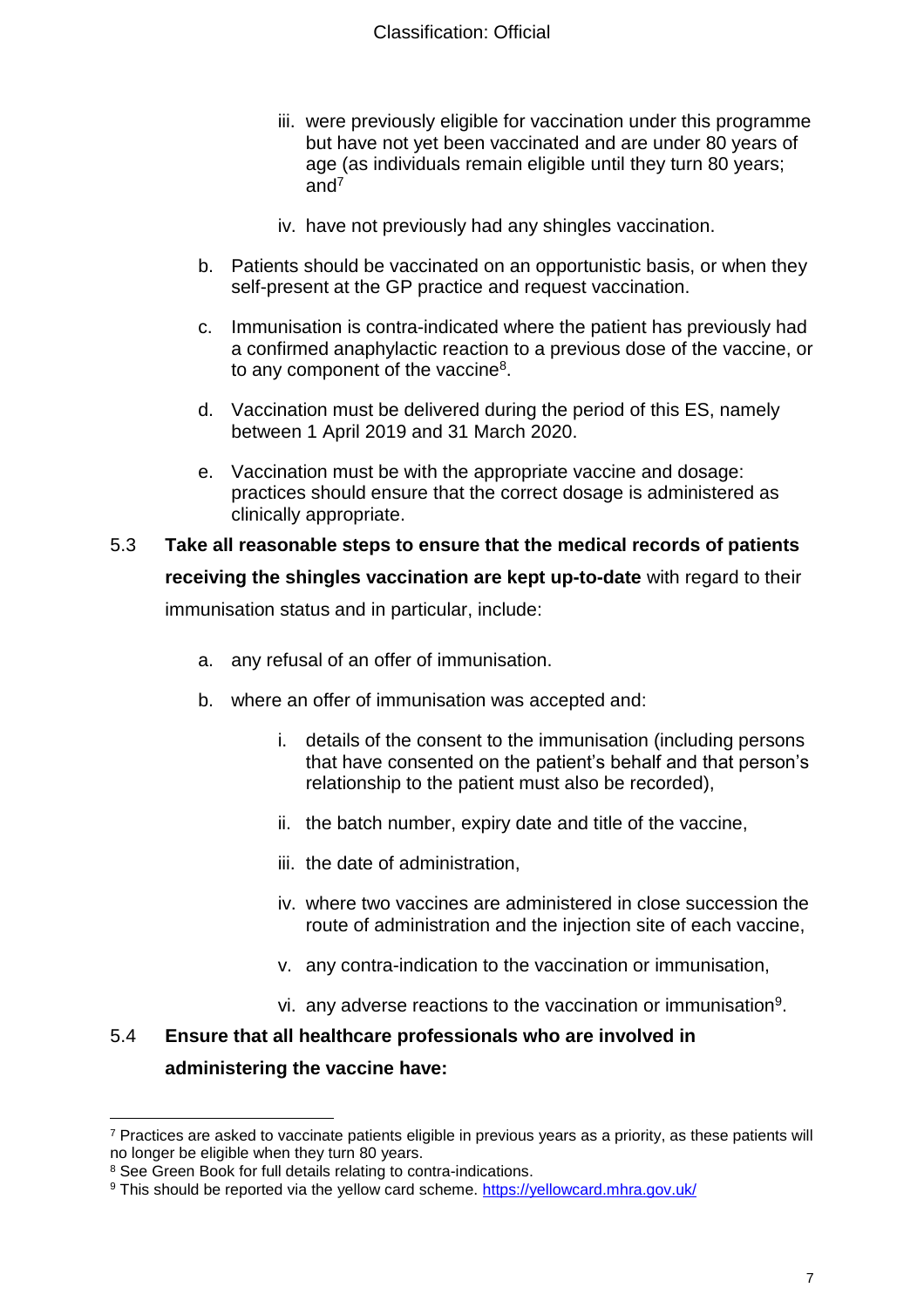- a. referred to the clinical guidance available,
- b. the necessary experience, skills and training, including training with regard to the recognition and initial treatment of anaphylaxis.
- 5.5 **Ensure that all vaccine ordering is conducted in line with national guidance,** including adherence to any limits on stocks to be held at any one time. The vaccine for this programme will be supplied centrally, ordered from ImmForm as per other centrally supplied vaccines.
- 5.6 **Ensure that all vaccines are stored in accordance with the manufacturer's instructions**, that all refrigerators in which vaccines are stored have a maximum/minimum thermometer, that the readings are taken and recorded from that thermometer on all working days and that appropriate action is taken when readings are outside the recommended temperature.
- 5.7 **Services will be accessible, appropriate and sensitive to the needs of all service users.** No eligible patient shall be excluded or experience particular difficulty in accessing and effectively using this ES due to protected characteristics as outlined in the Equality Act (2010) – this includes race, sex, gender identity, disability, sexual orientation, trans status, religion and belief or age.
- 5.8 **Practices will monitor and report activity information via ImmForm on a monthly basis.** The activity information shall include a monthly count of all eligible patients who received shingles vaccination in the relevant month. This information will be used by NHS England and Public Health England for monitoring uptake achievement and national reporting.
- 5.9 **Practices who agree to participate in this ES must indicate acceptance on CQRS** to enable CQRS to calculate the monthly payment achievement.
- 5.10 **Practices must input data manually into CQRS until GPES is available.**  The clinical codes which must be used to record activity are available in the document "Technical requirements for 2019/20 GMS contract changes"<sup>10</sup>.
- 5.11 **Where the patient has indicated they wish to receive the vaccination but is physically unable to attend the practice** (for example is housebound) the practice must make all reasonable effort to ensure the patient is vaccinated.

 $\overline{a}$ 

<sup>10</sup> NHS England. Technical requirements for 2019/20 GMS contract changes. <https://www.england.nhs.uk/gp/gpfv/investment/gp-contract/>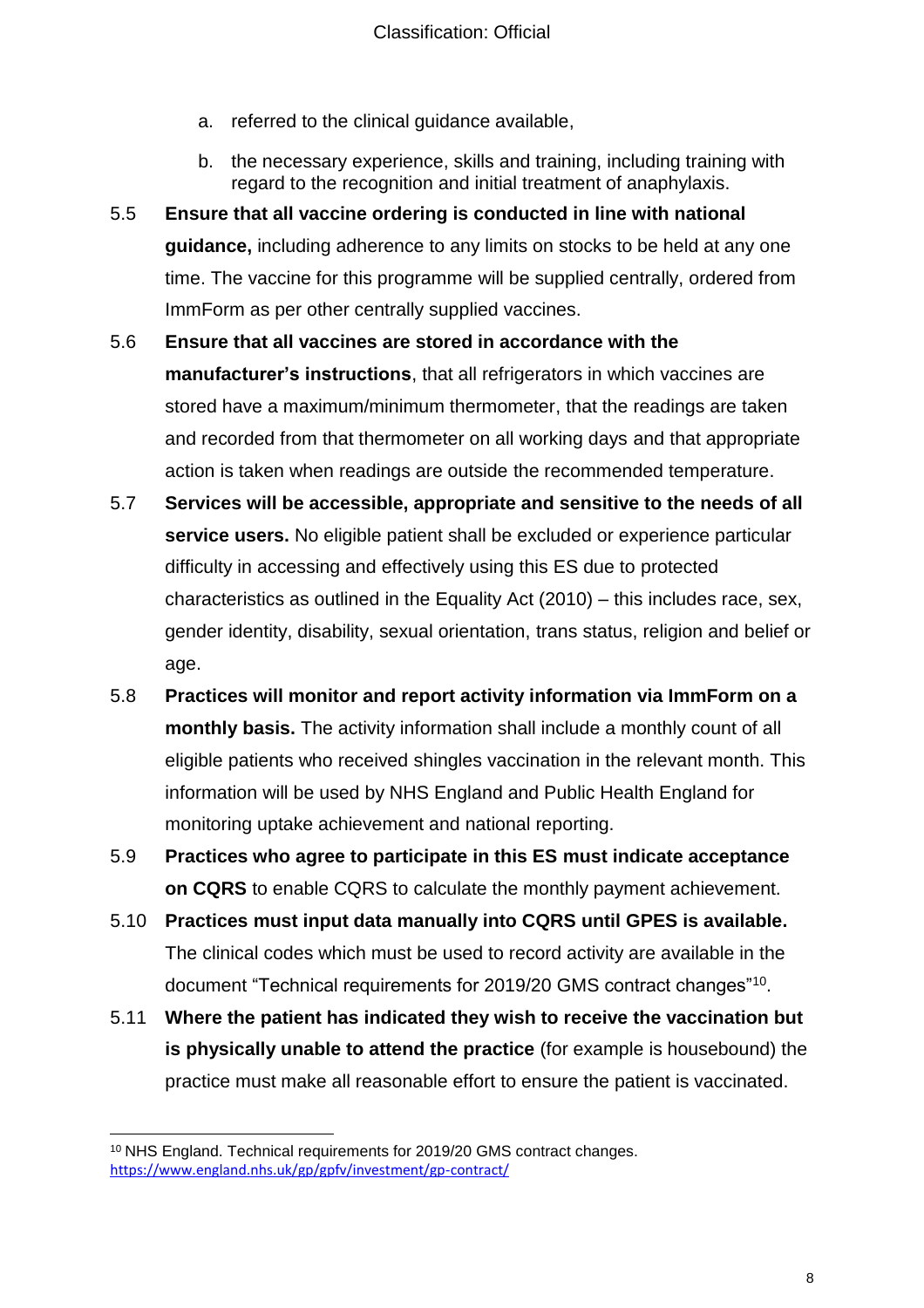#### <span id="page-8-0"></span>**6 Monitoring**

- 6.1 Commissioners must monitor services and calculate payments under this service using CQRS, wherever possible. GPES will provide information, using the defined clinical codes, on the number of patients on the practices registered list, who have attained 78 or 79 but not 80 years of age at the time of vaccination, or those previously eligible for vaccination under this programme who remain eligible until they turn 80 years and who are recorded as being vaccinated against shingles during the period 1 April 2019 to 31 March 2020.
- 6.2 If the automated collection via GPES is not available for any reason, Practices must manually input data into CQRS, until such time as GPES<sup>11</sup> is available again. For information on how to manually enter data into CQRS, see the NHS Digital website<sup>12</sup>. Alternatively, Practices may choose to wait until the automated collection is available again and claim payment later.
- 6.3 When GPES is available, each GPES data collection will capture data for all payment and management information counts and report on activities from the start of the reporting period e.g. 1 April to the end of the relevant reporting month. The reporting month will be the month prior to the month in which the collection is run e.g. if the collection month is May, the reporting month will be April.
- 6.4 When collections begin, GPES will provide to CQRS the monthly counts.
- 6.5 The 'Technical requirements document' contains the payment, management information and cohort counts and the clinical codes which are required for this service. The clinical codes will be used as the basis for the GPES data collection, which will allow CQRS to calculate payment and support the management information collections, when available. Practices should use the relevant clinical codes or re-code if necessary, only those included in this document and the supporting Business Rules

[\(http://content.digital.nhs.uk/qofesextractspecs\)](http://content.digital.nhs.uk/qofesextractspecs) will be acceptable to allow CQRS to calculate achievement and payment and for commissioners to audit

 $\overline{a}$ <sup>11</sup> When GPES becomes available it will be communicated via NHS Digital.

<sup>12</sup> NHS Digital.<https://digital.nhs.uk/article/279/General-Practice-GP-collections>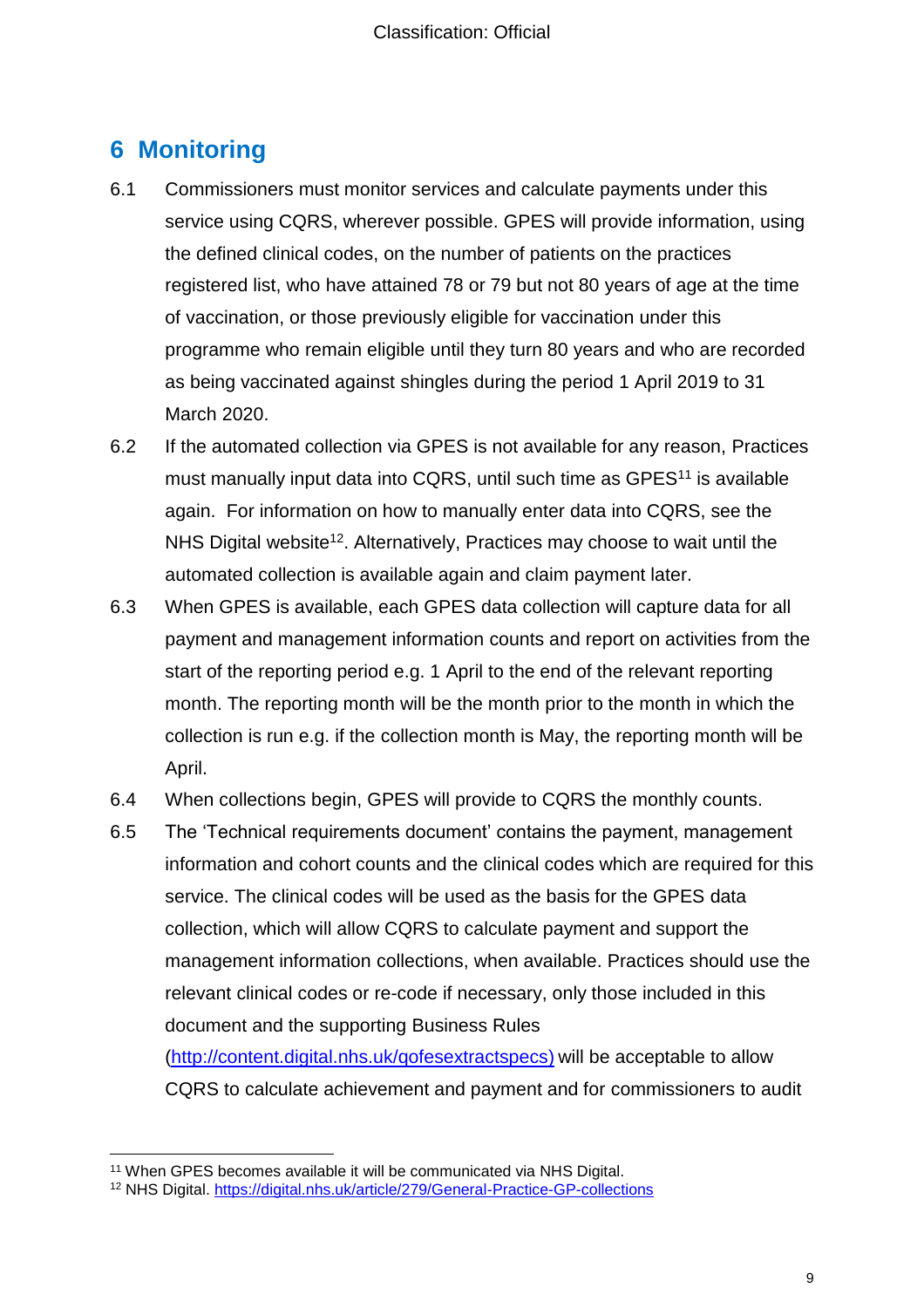payment and service delivery. Practices will therefore need to ensure that they use the relevant codes from the beginning of this service and re-code patients where necessary.

6.6 Supporting Business Rules will be published on the NHS Digital website<sup>13</sup>. Commissioners and practices should refer to these for the most up-to-date information on management information counts, clinical codes.

#### <span id="page-9-0"></span>**7 Payment and validation**

- 7.1 Claims for payments for this programme should be made monthly, after the final completing dose has been administered. Where claims are entered manually, this should be within 12 days of the end of the month when the completing dose was administered. Where there is an automated data collection, there is a five day period following the month end to allow practices to record the previous month's activity before the collection occurs. Activity recorded after the collection period is closed (five days), will not be collected and recorded on CQRS. Practices must ensure all activity is recorded by the cut-off date to ensure payment.
- 7.2 Payment will be made by the last day of the month following the month in which the practice validates and commissioners approve the payment.
- 7.3 Payments will begin provided that the GP practice has manually entered and declared achievement, or GPES<sup>14</sup> has collected the data and the practice has declared such data<sup>15</sup>. The first payment processed will include payment for the same period.
- 7.4 Practices who wish to participate in this ES must sign up to CQRS no later than 30 June 2019**.** Payment is available to participating GP practices under this ES as an item of service payment of £10.06 per dose to eligible patients and in accordance with the 'service specification section' and provisions within this ES specification. Practices should ensure that the correct dosage is administered as clinically appropriate.

 $\overline{a}$ 

<sup>13</sup> NHS Digital.<http://content.digital.nhs.uk/qofesextractspecs>

<sup>&</sup>lt;sup>14</sup> See 'Process' section for information relating to sign-up and automated collection.

<sup>15</sup> Practices are reminded that they are responsible for checking their 'achievement' is accurate before they 'declare' it on CQRS.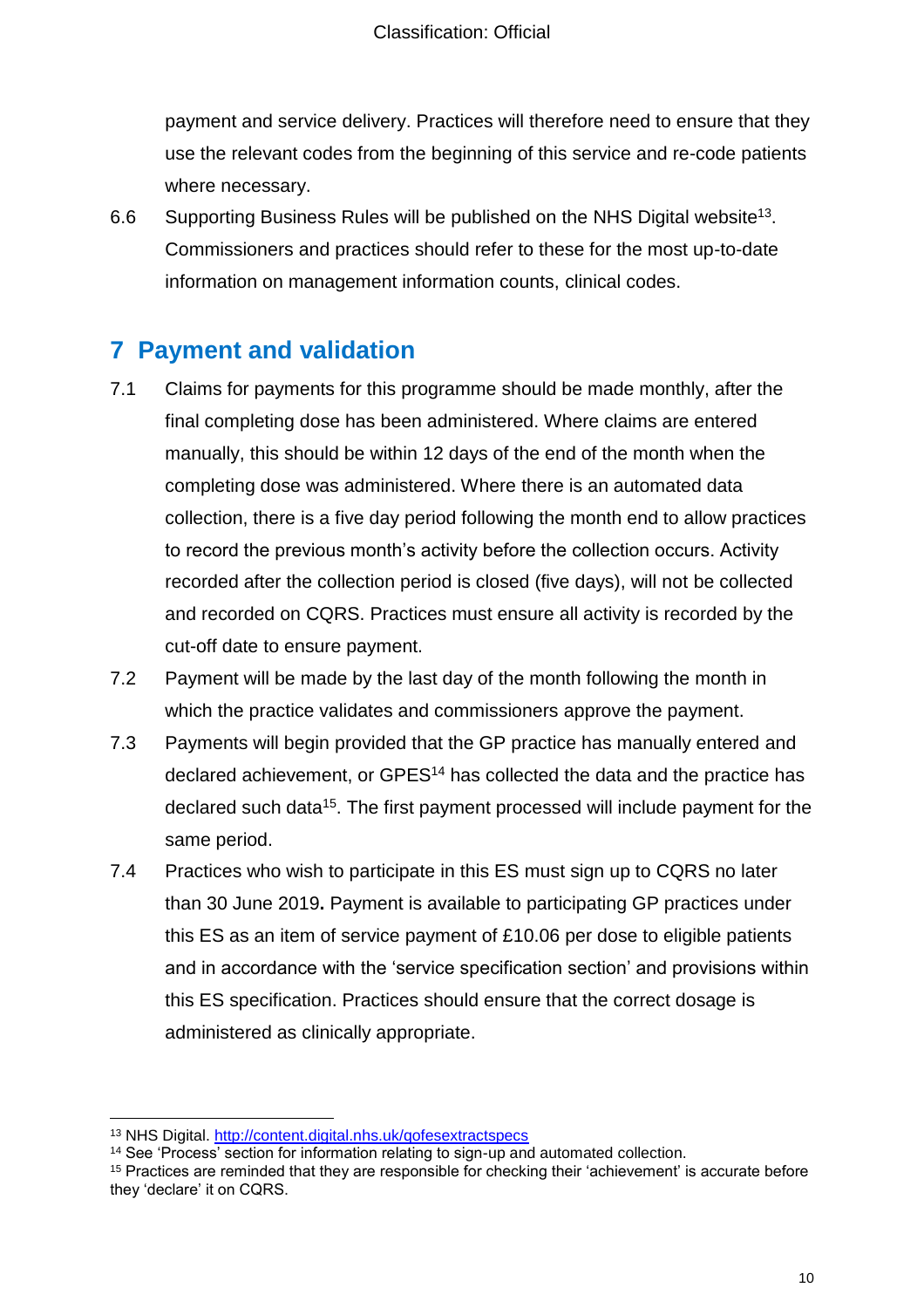- 7.5 GP practices will only be eligible for payment for this ES in circumstances where all of the following requirements have been met:
	- a. The GP practice is contracted to provide vaccine and immunisations as part of additional services.
	- b. All patients in respect of whom payments are being claimed were on the GP practices registered list at the time the vaccine was administered and all of the following apply:
		- i. The GP practice administered the vaccine to all patients in respect of whom the payment is being claimed.
		- ii. All patients in respect of whom payment is being claimed were within the cohort (as per the service specification section) at the time the vaccine was administered.
		- iii. The GP practice did not receive any payment from any other source in respect of the vaccine (should this be the case, then the commissioner may reclaim any payments as set out in the annex).
		- iv. The GP practice submits the claim within six months<sup>16</sup> of administering the vaccine (commissioners may set aside this requirement if it considers it reasonable to do so<sup>17</sup>).
- 7.6 As the vaccine is centrally supplied, no claim for reimbursement of vaccine costs or personal administration fee apply.
- 7.7 Commissioners are responsible for post payment verification. This may include auditing claims of practices to ensure that they meet the requirements of this ES.
- 7.8 Administrative provisions relating to payments under this ES are set out in the Annex.

l

<sup>&</sup>lt;sup>16</sup> Consistent with payment claims for other vaccination programmes which are covered by the SFE <sup>17</sup> By exception only, for example where payment processes are made manually without CQRS and take longer to complete.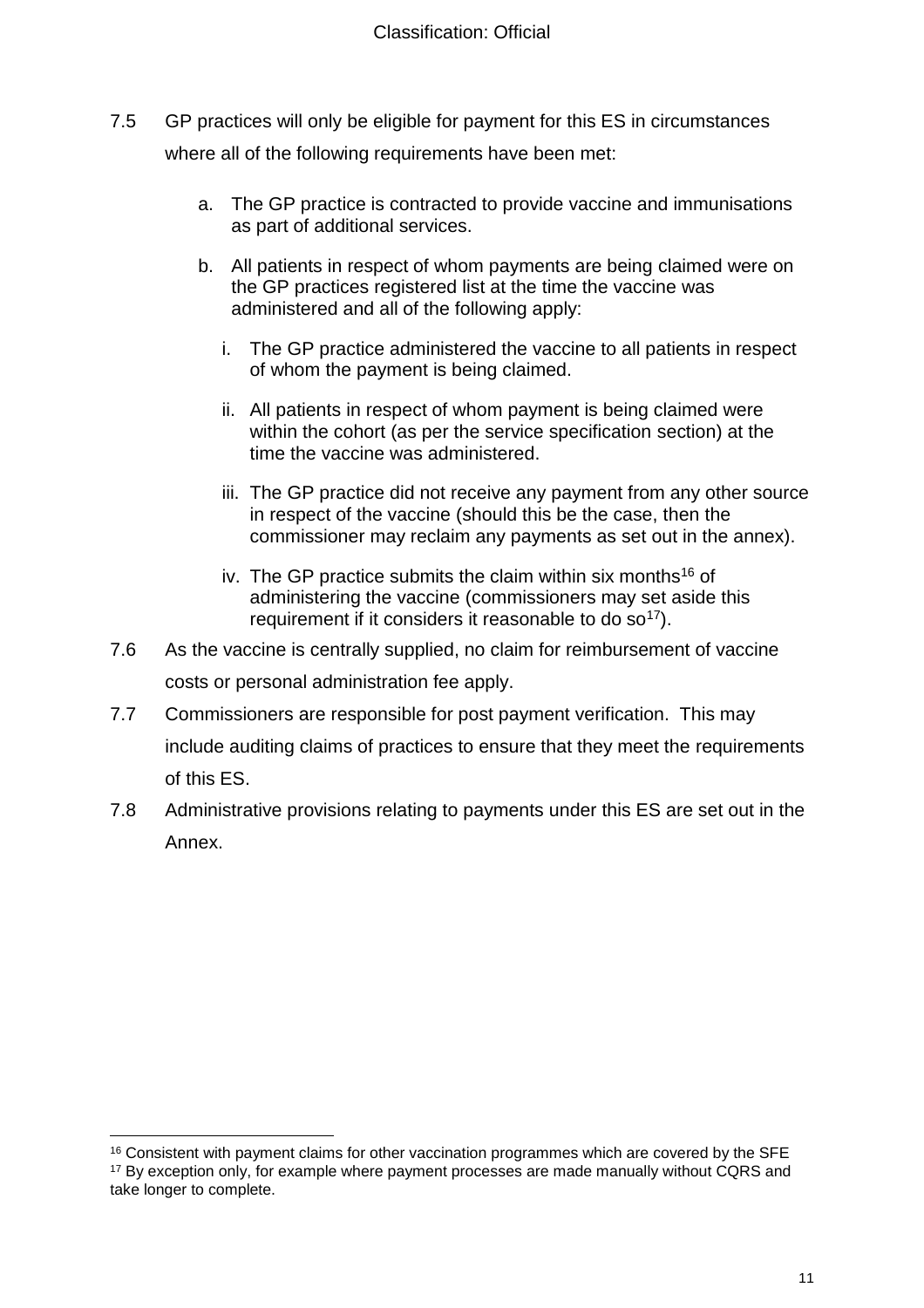## <span id="page-11-0"></span>**Annex. Administrative provisions relating to payments under the ES for shingles (catch-up) vaccination programme**

- 1. Payments under this ES are to be treated for accounting and superannuation purposes as gross income of the GP practice in the financial year.
- 2. Claims for payments for this programme should be made monthly, after the final completing dose has been administered. Where claims are entered manually, this should be within 12 days of the end of the month when the completing dose was administered. Where there is an automated data collection, there is a five day period following the month end to allow practices to record the previous month's activity before the collection occurs. Activity recorded after the collection period is closed (five days), will not be collected and recorded on CQRS. Practices must ensure all activity is recorded by the cut-off date to ensure payment.
- 3. Payment will be made by the last day of the month following the month in which the practice validates and commissioners approve the payment.
- 4. Payment under this ES, or any part thereof, will be made only if the GP practice satisfies the following conditions:
	- a. the GP practice must make available to commissioners any information under this ES, which the commissioner needs and the GP practice either has or could be reasonably expected to obtain,
	- b. the GP practice must make any returns reasonably required of it (whether computerised or otherwise) to the payment system or CQRS, and do so promptly and fully; and,
	- c. all information supplied pursuant to or in accordance with this paragraph must be accurate.
- 5. If the GP practice does not satisfy any of the above conditions, commissioners may, in appropriate circumstances, withhold payment of any, or any part of, an amount due under this ES that is otherwise payable.
- 6. If a commissioner makes a payment to a GP practice under this ES and:
	- a. the contractor was not entitled to receive all or part thereof, whether because it did not meet the entitlement conditions for the payment or because the payment was calculated incorrectly (including where a payment on account overestimates the amount that is to fall due);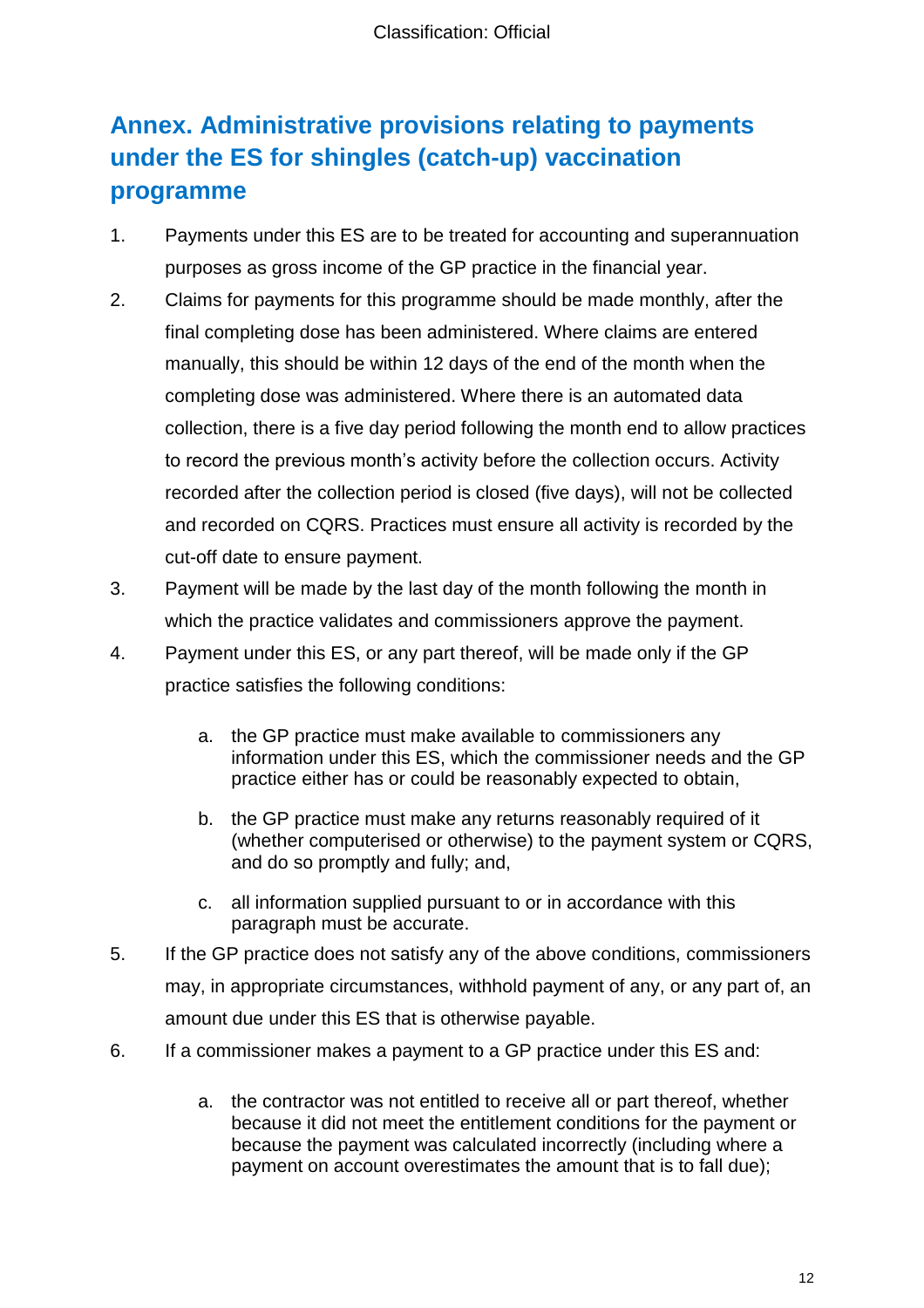- b. the commissioner was entitled to withhold all or part of the payment because of a breach of a condition attached to the payment, but is unable to do so because the money has already been paid; or
- c. the commissioner is entitled to repayment of all or part of the money paid,

commissioners may recover the money paid by deducting an equivalent amount from any payment payable to the GP practice, and where no such deduction can be made, it is a condition of the payments made under this ES that the contractor must pay to the commissioner that equivalent amount.

7. Where the commissioner is entitled under this ES to withhold all or part of a payment because of a breach of a payment condition, and the commissioner does so or recovers the money by deducting an equivalent amount from another payment in accordance with paragraphs 5 and 6 of this annex, it may, where it sees fit to do so, reimburse the contractor the amount withheld or recovered, if the breach is cured.

## **Provisions relating to GP practices that terminate or withdraw from this ES prior to 31 March 2020 (subject to the provisions below for termination attributable to a GP practice split or merger)**

- 8. Where a GP practice has entered into this ES but its primary medical care contract subsequently terminates or the GP practice withdraws from the ES prior to 31 March 2020, the GP practice is entitled to a payment in respect of its participation if such a payment has not already been made, calculated in accordance with the provisions set out below. Any payment calculated will fall due on the last day of the month following the month during which the GP practice provides the information required.
- 9. In order to qualify for payment in respect of participation under this ES, the GP practice must provide the commissioner with the information in this ES specification or as agreed with commissioners before payment will be made. This information should be provided in writing, within 28 days following the termination of the contract or the withdrawal from the ES agreement.
- 10. The payment due to GP practices that terminate or withdraw from the ES